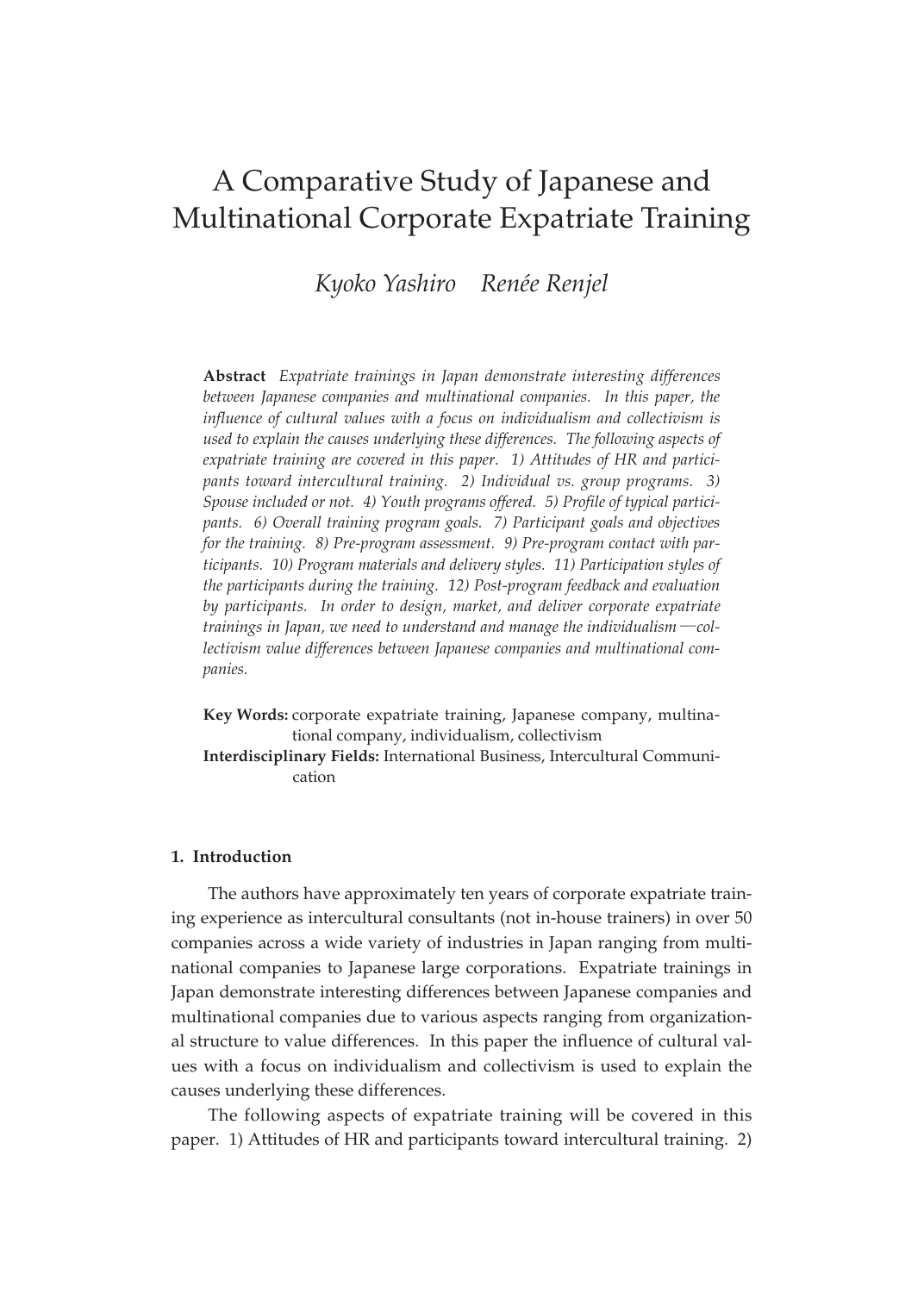Individual vs. group programs. 3) Spouse included or not. 4) Youth programs offered. 5) Profile of typical participants. 6) Overall training program goals. 7) Participant goals and objectives for the training. 8) Pre-program assessment. 9) Pre-program contact with participants. 10) Program materials and delivery styles. 11) Participation styles of the participants during the training. 12) Post-program feedback and evaluation by participants.

#### **2. Intercultural Trainings in Japan**

According to Araki (1998), intercultural training started in Japan around 1983. Araki worked as an intercultural trainer and consultant for a Japanese securities company which employed college graduates from the USA. She also notes that Japanese manufacturing companies also started to employ foreigners around the same time and IC trainings were offered for them. These trainings were aimed to help foreign employees to adjust to Japan and Japanese corporate culture.

Hayashi (1994) reports of a survey conducted in 1992 in conjunction with the Institute of International Business Communication in which large Japanese corporations were asked if they provide IC trainings for Japanese expatriates. Only 58 (41%) out of 141 companies answered positively. Sakai (2010) notes that in the past, the content of the IC trainings were mainly English language trainings. Sakai (2010) conducted questionnaire research with non-large (a term used by Sakai in his study) Japanese company expatriates, and found out that only 20% received IC training before leaving Japan. Sakai states that non-large company Human Resources section managers are usually not aware of nor acknowledge the expatriates' needs for IC training, in spite of the fact that the expatriates themselves expressed anxieties concerning their assignment abroad in the responses to the questionnaire. Some HR managers claimed that they only assigned people who have previously worked abroad for an overseas position. Sakai (2010) also interviewed IC trainers and consultants and found out that currently IC trainings for expatriates are offered by most large-size Japanese corporations, but that the programs are usually cut short (one to half a day) due to the economic recession.

The authors have worked for large Japanese corporations and multinationals in Japan for the past ten years and affirm the above findings, though we do not know the state of in-house training since we have been working as outside trainers and consultants.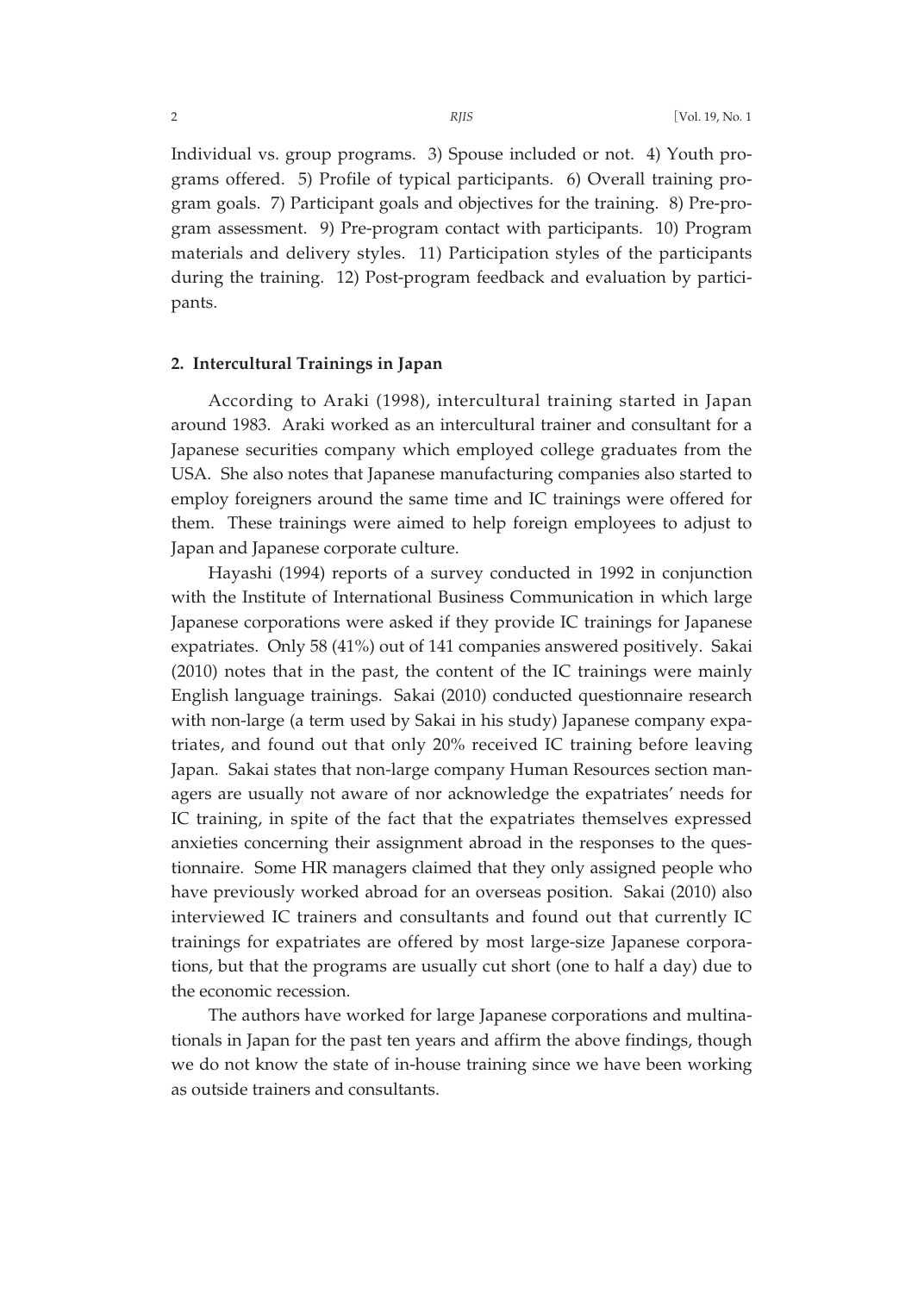#### **3. Expatriate Trainings under Study**

The expatriate trainings for the present study are trainings conducted for large Japanese corporations and multinationals. We have not conducted expatriate trainings for middle size or small size companies. Expatriate trainings conducted for auto industries, IT industries, airlines, securities, banking, and cosmetic industries are the subject of this study. Two-day programs are the standard plan. However due to cost, availability of the assignees, and other circumstances, the program may be cut to one day or half a day. The program content will be discussed in the section that follows.

#### **4. Value Orientation: Collectivism**― **Individualism**

Difference in value orientation has been a major topic in the field of Intercultural Communication in Japan and abroad. (Hofstede 1980, 1991, Triandis 1988, Matsumoto 2002, Yashiro et al 2009, Higuchi 2003)

Hofstede (1980, 1991) provided empirical evidence that cultures differed significantly on four dimensions: 1. individualism―collectivism, 2. high power distance—low power distance, 3. femininity—masculinity, 4. high uncertainty avoidance—low uncertainty avoidance. Among 50 countries plus 3 areas that he studied, Japan belonged to a collectivistic, high power distance, masculine, high uncertainty avoidance cultural group while the USA and UK belonged to an individualistic, low power distance, masculine, low uncertainty avoidance cultural group. Trompenaars (1993) also provided empirical evidence showing Japanese businesspeople to hold a communitarian orientation, which is his term for collectivism, more than US American and UK businesspeople.

Ting-Toomey (1999, p. 67) defines individualism as "the broad value tendencies of a culture in emphasizing the importance of individual identity over group identity, individual rights over group rights, and individual needs over group needs." She describes collectivism as "emphasizing the importance of 'we' identity over 'I' identity, group rights over individual wants and desire. Collectivism promotes relational interdependence, ingroup harmony, and in-group collaborative spirit." She identifies China and Japan as belonging to the collectivistic value orientation cultures. Higuchi (1997) studied collectivism in Vietnam and Japan and found out that Japanese group loyalty is to the organizational affiliation more than family while Vietnamese were more committed to family than to organizations.

An interesting study to note is the empirical data presented by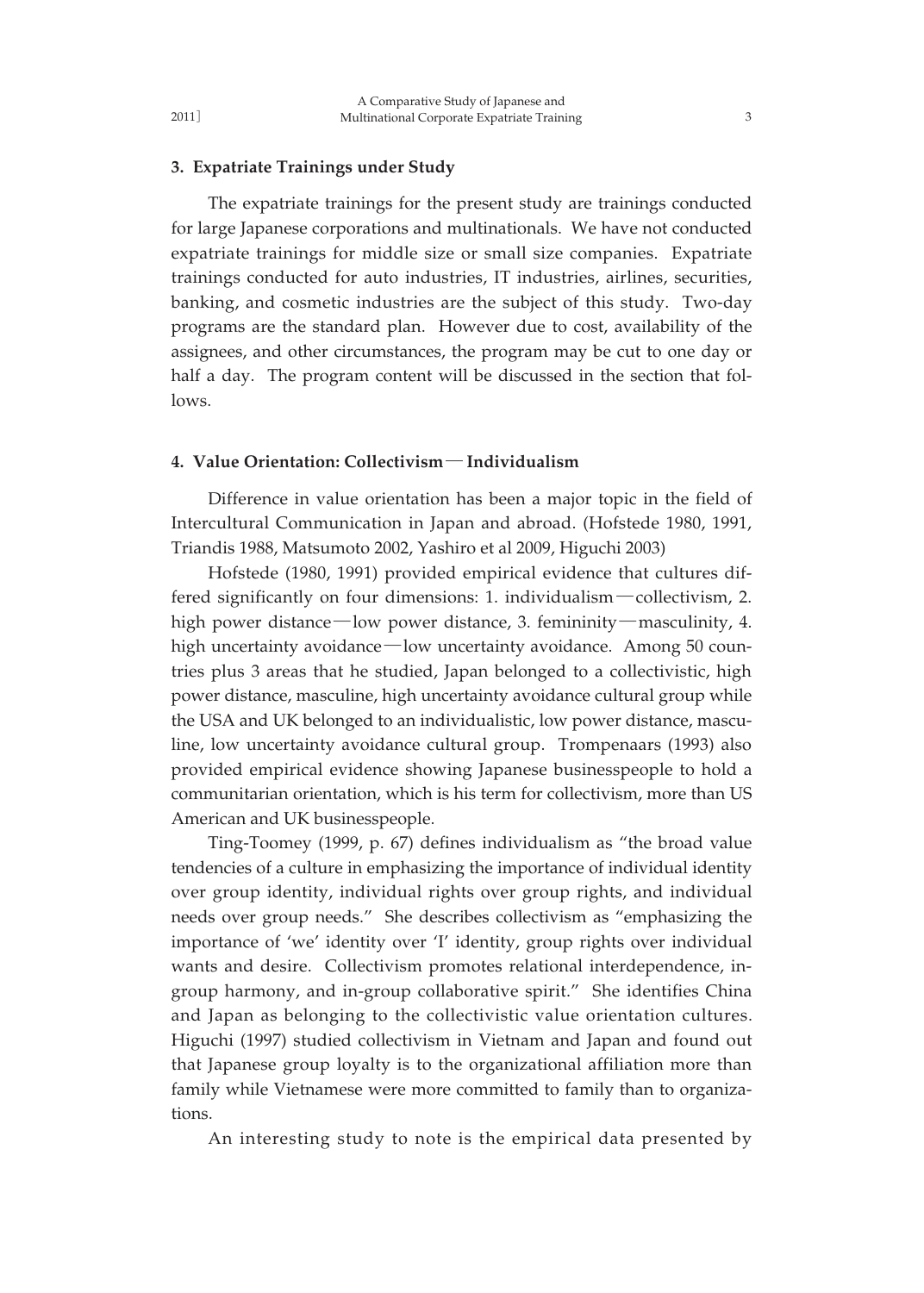Matsumoto (2002). His data showed that Japanese college students are more individualistic than US American students. The authors interpret this to mean that for the Japanese, college days are separated from business life in that a lot of freedom and self-centered behaviors are tolerated by the society during this period. However, once the young adults enter the business world, they are required to conform to the corporate culture and Japanese business customs.

## **5. Differences in Expat Trainings in Japanese Companies and Multinational Companies**

#### **1) Attitudes of HR and participants toward intercultural training**

Most Japanese companies, HR departments, and training participants, regard expatriate trainings as a collective act. Therefore, all the assignees receive the same training regardless of their position and target countries of assignment. This reflects the companies' and employees' value on equality and fairness by providing a training program in which the content and quality is consistent for all employees. Individual needs depending on the target country and position are expected to be covered by the individual's efforts, like getting in touch with the *sempai* for information and advice.

On the other hand, the multinational companies in Japan value individualized training programs that are customized for the target host culture, specific position, nature of the job, previous intercultural experience, and personal and family situation. Therefore, training programs customized for individuals are seen as crucial for the success of the assignee and this attitude is shared by both HR and assignees.

### **2) Individual vs. group programs**

Japanese companies provide group training. Individual trainings are extremely rare. In the group training, 20-40 assignees from affiliated companies come together to receive one to two days of training. The first day usually consists of crisis management and legal considerations on labor management and commercial trade. The second day typically focuses on cultural adaptation, intercultural communication styles and skills, and management styles and skills using lectures, role plays, case studies and intercultural simulations. The training is usually conducted pre-departure at company owned facilities.

Multinational companies typically offer individualized cultural training as part of the expatriate relocation package. Assignees can choose to have the training either pre-departure or post-arrival on the dates most convenient for their individual schedules. The program is intended for an indi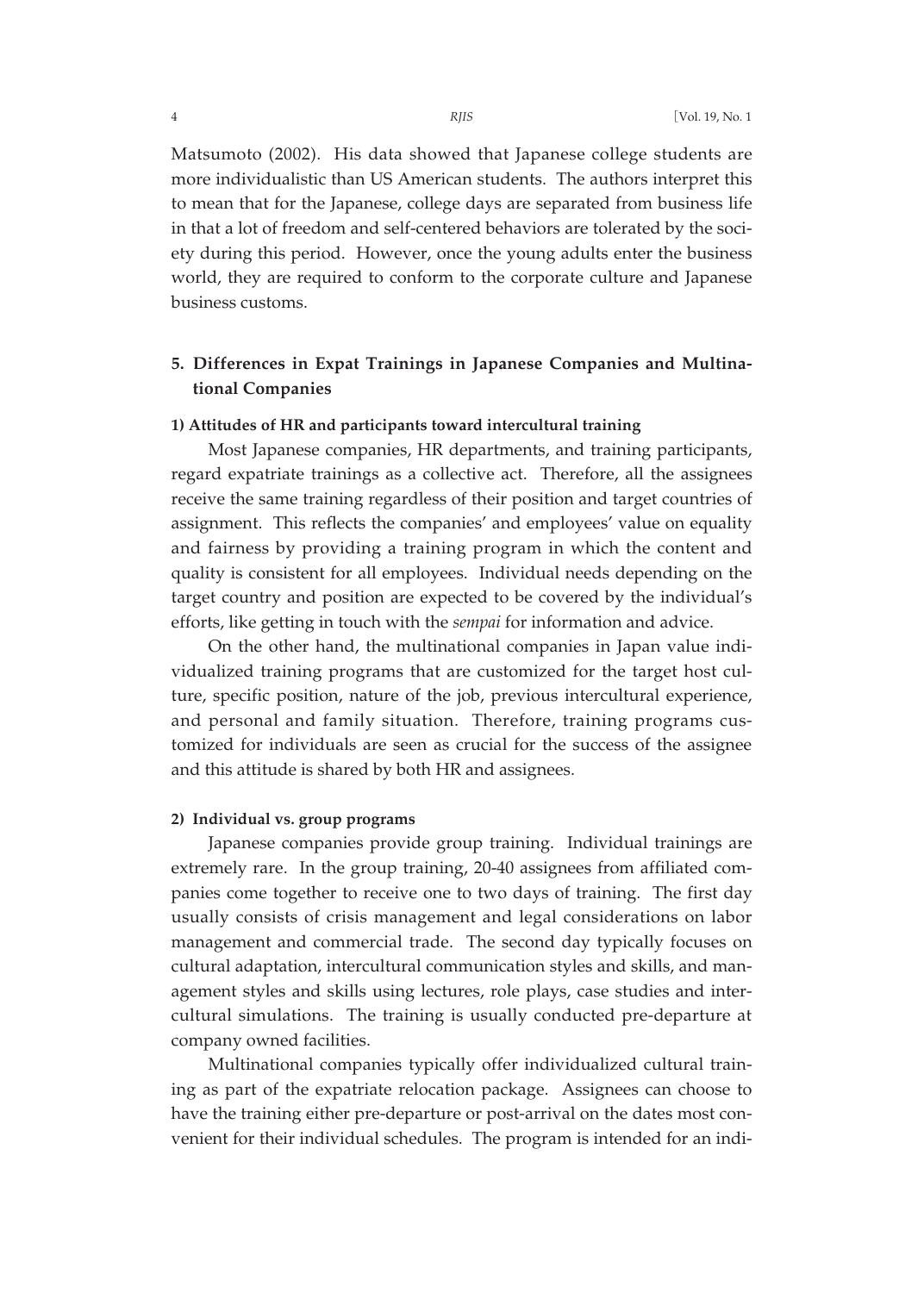vidual employee and immediate family members. The first day consists of setting objectives for the training, discussing professional and personal goals for the assignment, frameworks of intercultural communication, and an introduction to the host culture. The second day includes a discussion of management style differences, business protocol, a deeper look at host country values and behaviors, intercultural communication skills, and strategies for intercultural adaptation. Presenters are often invited to provide specialized knowledge in the areas of host country history and values, business practices, and daily life. The training is typically held at the company offices or the home of the participants.

#### **3) Spouse included or not**

Japanese companies rarely provide training for spouses. Most companies consider training the spouse a private matter. Typically Japanese wives are not included in corporate events so husbands and wives are not accustomed to or comfortable with joining their spouses to receive training. Japanese businesspeople are committed to the company more than to their family. The individual and family needs are subjugated to company needs.

Multinationals tend to emphasize support for the whole family, including the spouse, since the success of the international assignment is seen as being connected with the well being and adjustment of all family members. Spouses are expected to attend and both husband and wife are encouraged to learn about and support each other in their new roles and expected challenges on assignment.

In the case of Japanese working for multinational companies in Japan, the employees are often pleasantly surprised that before their international assignment begins, they are offered customized training that includes their spouse and often children as well if the family members will accompany them overseas. In our experience, these programs have been very well received with both husbands and wives mentioning the training will be valuable to their adjustment to life and work overseas.

#### **4) Youth programs offered**

Japanese companies do not offer youth programs as it is considered a family matter. In addition, Japanese assignees are very often not accompanied by their family while abroad. A semi government sponsored organization called Japan Overseas Educational Services provides elementary and junior high school students of expats public education textbooks and long distance guidance in studies on school subjects free of charge. However, there is no guidance on the target culture or intercultural adaptation.

Multinationals tend to value support for the whole family, including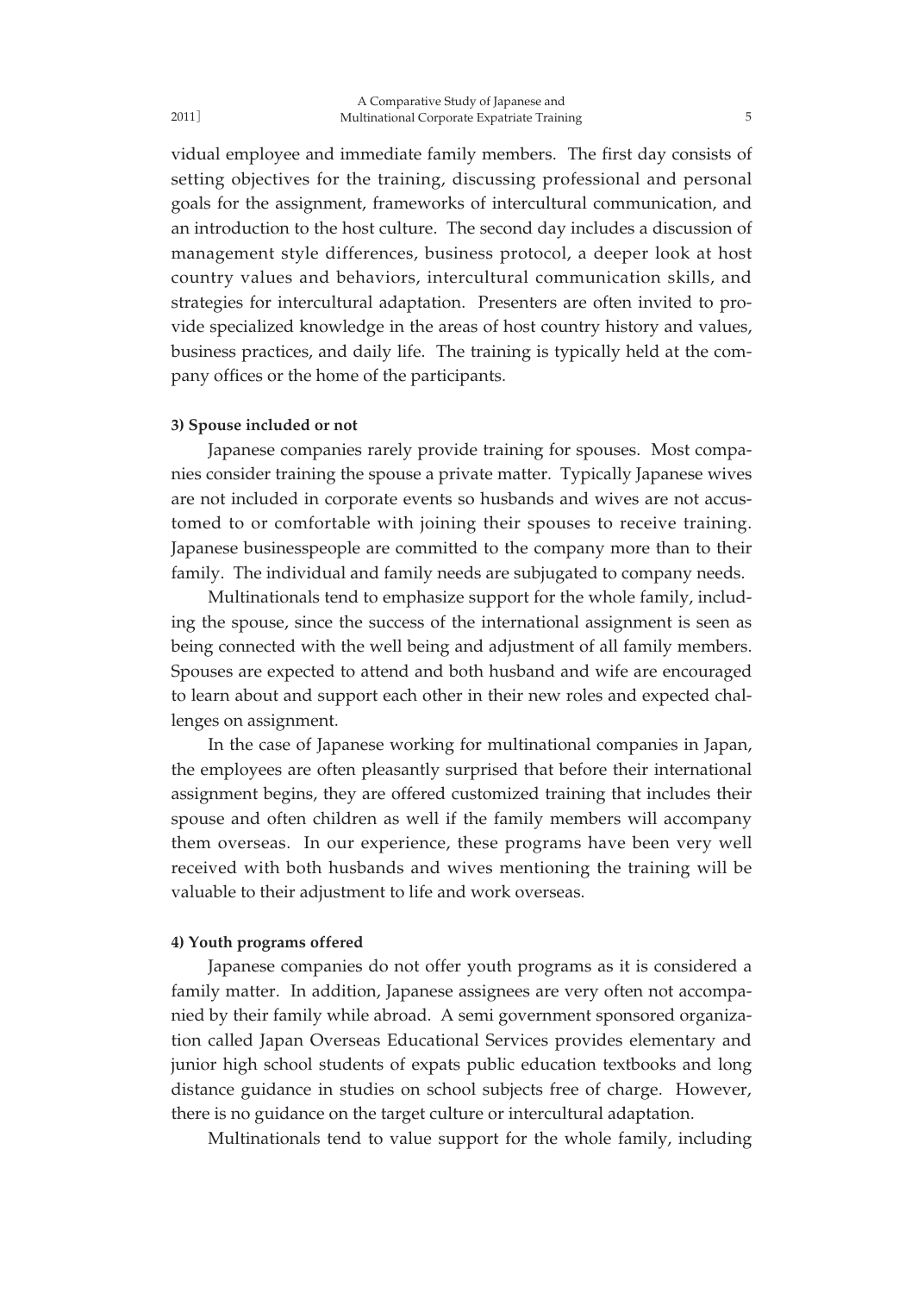the children, since the success of the international assignment is seen as connected with the children's adjustment in the new environment. Youth programs are offered for children ages 6-12 and teen programs for ages 13 and up.

## **5) Profile of typical participants**

The majority of Japanese assignees are management level, ranging from middle managers to general mangers and CEOs. They are predominantly male. They will be promoted to two to three ranks higher than their position in the home organization. Most of the expats express a positive attitude towards their overseas assignment, yet most of them express anxiety for the new position and heavier responsibility.

The profile of multinational training participants is widely varied. Participants can include entry level employees up to senior level executives and CEOs. Various ages, backgrounds, and positions are represented as the companies see the value of intercultural training across all levels of the organization. There are both male and female employees going on international assignments. We have noticed an increase in the number of female executives as well as trailing spouses who are husbands. There are participants who are going on standard international assignments of 2-3 years as well as those going on short-term assignments of 6 months or less.

## **6) Overall training program goals**

The goal of training in Japanese companies is to confirm the fact that the expats will be representing the company overseas and to inform the assignees of the organizational and management differences, business customs and practices, safety regulations, and crisis management as well as to understand how to overcome culture shock and communication difficulties and to be able to cope with ambiguity and stress to accomplish their assignment. Failure to accomplish the task will be a loss of face to the company and the individual. Participants are asked to write an action plan at the end of the training.

Training in multinational companies shares these goals, but also focuses on individualized objectives and self-awareness and growth.

Another important goal is to decrease the likelihood of a failed international assignment since each international assignment represents a significant financial investment on the part of the company. In contrast to the Japanese HR's reliance on *gaman* on the part of the employee and family members to complete a challenging overseas assignment, multinational companies' HR has the goal of limiting the risk of a failed international assignment as well as maximizing the effectiveness of the employee in their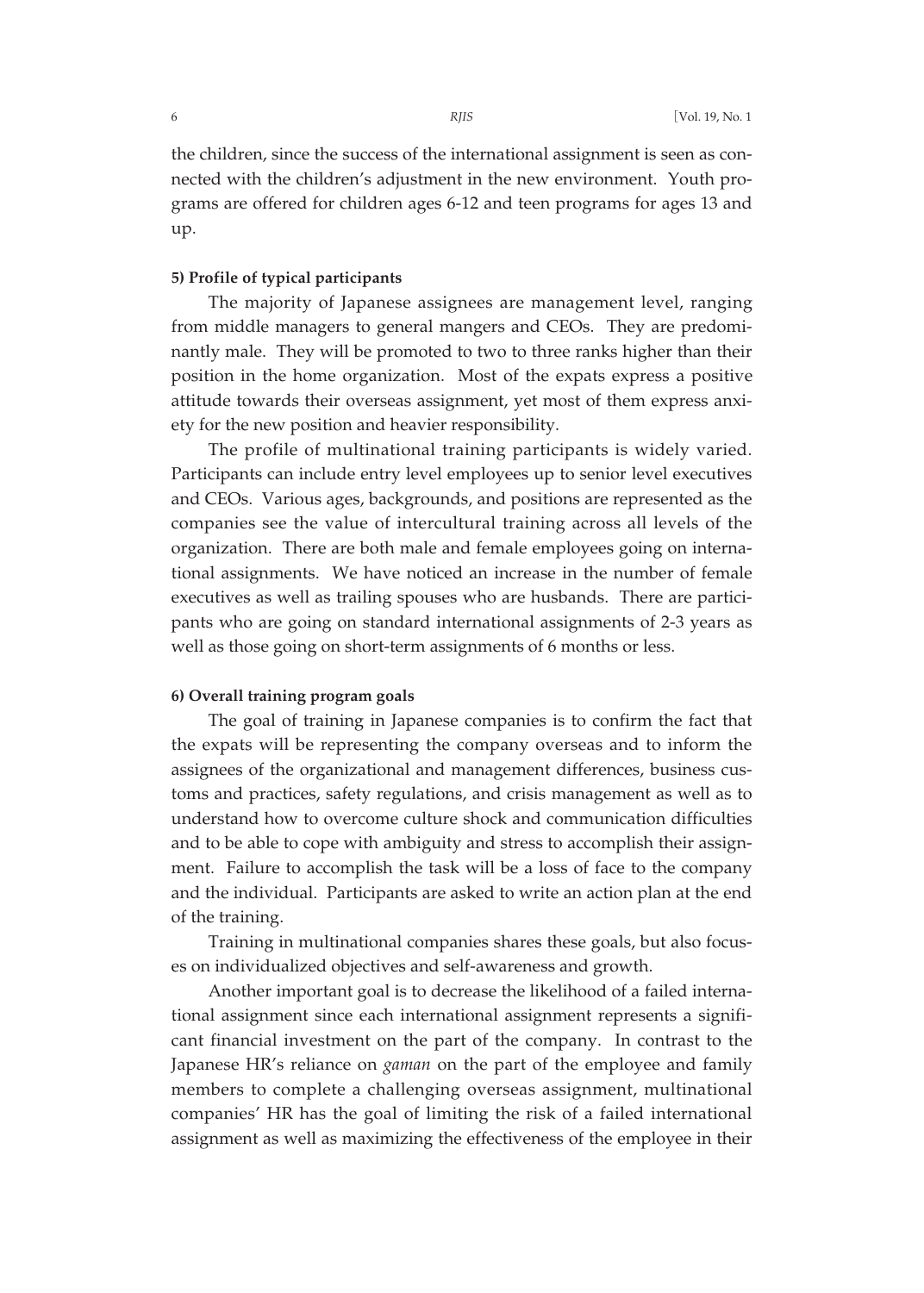assignment and their future value to the organization.

### **7) Participant goals and objectives for the training**

Very often Japanese assignees want culture specific and role specific information that is not provided by a culture general program. They are eager to know the differences between the corporate culture of the headquarters and the local corporate culture in the destination country since they will often be promoted to a higher position on assignment. However, HR does not officially recognize it is their responsibility to provide individualized programs. Individuals are encouraged to access specific information to satisfy their individual needs on their own. Some companies provide a small budget for this purpose on the side.

In the multinational companies, participants request destination specific information customized for their role in the target culture as well as for their personal needs and interests. They are also concerned with how the assignment will affect their family and future career. They see success in the international assignment as part of their future career plan and personal development.

#### **8) Pre-program assessment**

2011]

In Japanese companies, HR is expected to have a general grasp of the assignee needs. Therefore, detailed needs assessment is not done. The focus is on the information, knowledge and skills that the company wants their assignees to have. It is a company directed assessment rather than an individual assessment of personal needs.

In multinationals, participants are asked to complete detailed questionnaires on their educational and career background, previous international experience, overall feeling about the assignment, specific role in the host country, work objectives, family situation, and personal needs and interests. They are asked to list their requests and priorities for specific topics to be covered in the training.

#### **9) Pre-program contact with participants**

In Japanese companies, usually trainers are not allowed pre-program contact, but HR approved pre-program questionnaires are allowed. HR is very cautious about disclosing employee information to people outside of the company. This reflects the companies' collectivistic attitude which separates insiders from outsiders.

In the multinational companies, pre-program contact by telephone is encouraged in order for the trainer to do more detailed needs assessment and customize the program contents. This also helps the trainer to invite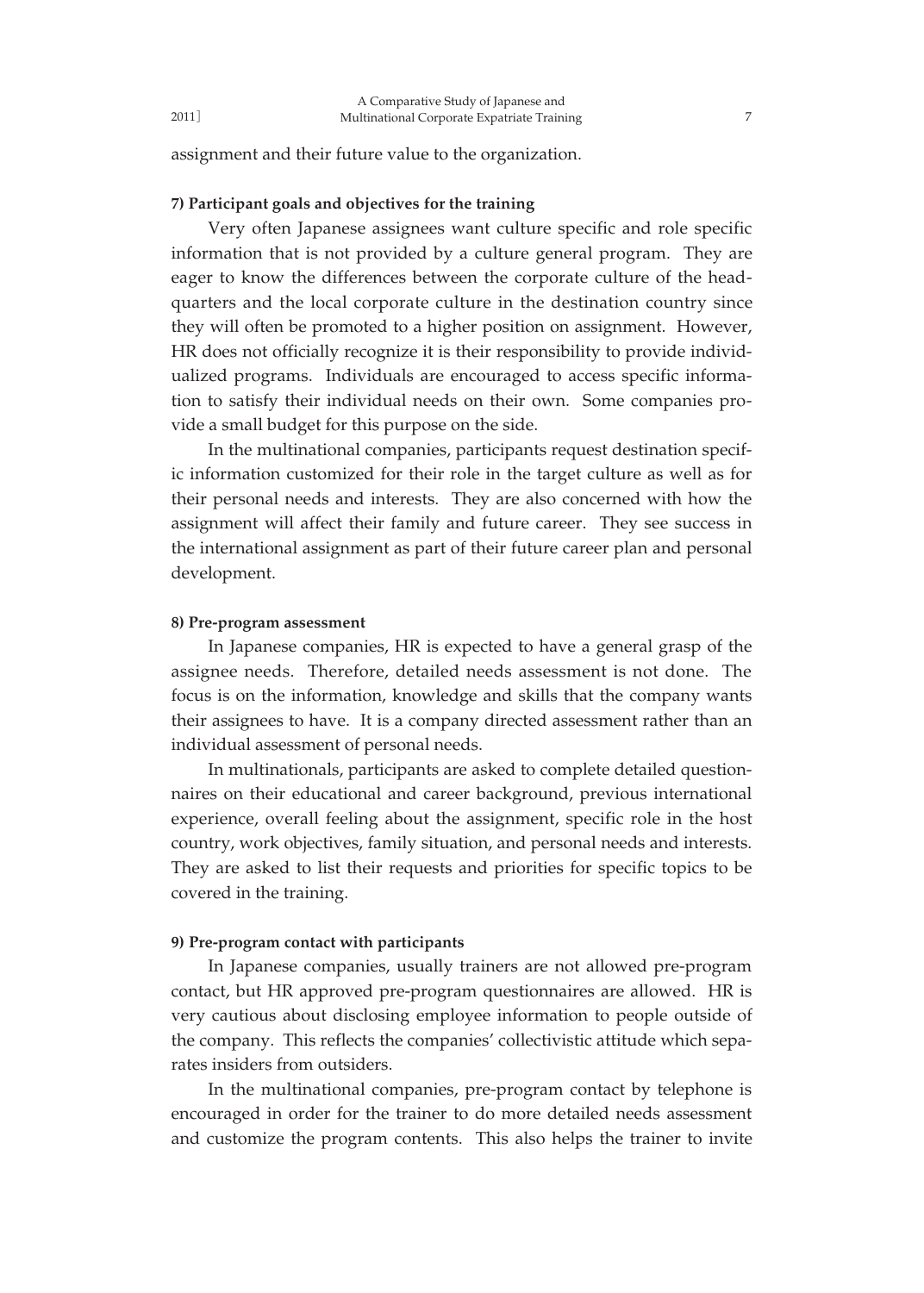the most appropriate presenters to join the training program if this will be part of the program.

#### **10) Program materials and delivery styles**

In Japanese companies, hard copies of written text on globalization strategy, organizational policy and management differences, business customs and practices, safety regulations, and crisis management is provided by HR, and written text on intercultural adjustment, verbal and nonverbal styles, value differences, decision making, and conflict resolution styles are provided to HR and assignees by IC consultants. Delivery styles range from lectures with PowerPoint presentations, video or DVDs, worksheets followed by discussion, and role plays, case studies and simulations followed by debriefing. Day one consists mainly of lectures and Q&A sessions, while Day Two is more interactive with group work and simulations in which all the assignees actively do role-plays to become aware of cultural differences and learn new skills to cope effectively with differences.

In multinational company training programs, there are texts provided with content that includes both culture general and culture specific information. Delivery styles are highly interactive and participatory with discussion throughout the training. Delivery styles and content will take into consideration the background of the participant, their previous international experience, knowledge of the host country, and level of self-awareness. Training may also incorporate aspects of coaching where appropriate.

## **11) Participation styles of the participants during the training**

Japanese participants are usually quite passive during the lecture, but surprisingly engaged during role plays and simulations. There are few questions during the large group lecture. Role plays and simulations are found to highly motivate participants and there is often in-depth small group discussions, reporting, and learning afterwards. There is effective collaborative learning taking place during the simulation and debriefing.

In the multinational training programs, participants actively engage in discussion throughout the training and they are expected to take responsibility for their own learning. The training is participant driven and there is active collaboration between trainer and participant.

## **12) Post-program feedback and evaluation by participants**

In Japanese expatriate training, participants rate role plays and simulations very highly. The evaluation of the lecture part of the training is divided into those who gain a lot from it and those who feel most of the information is not relevant enough to their situation since it only covers culture gen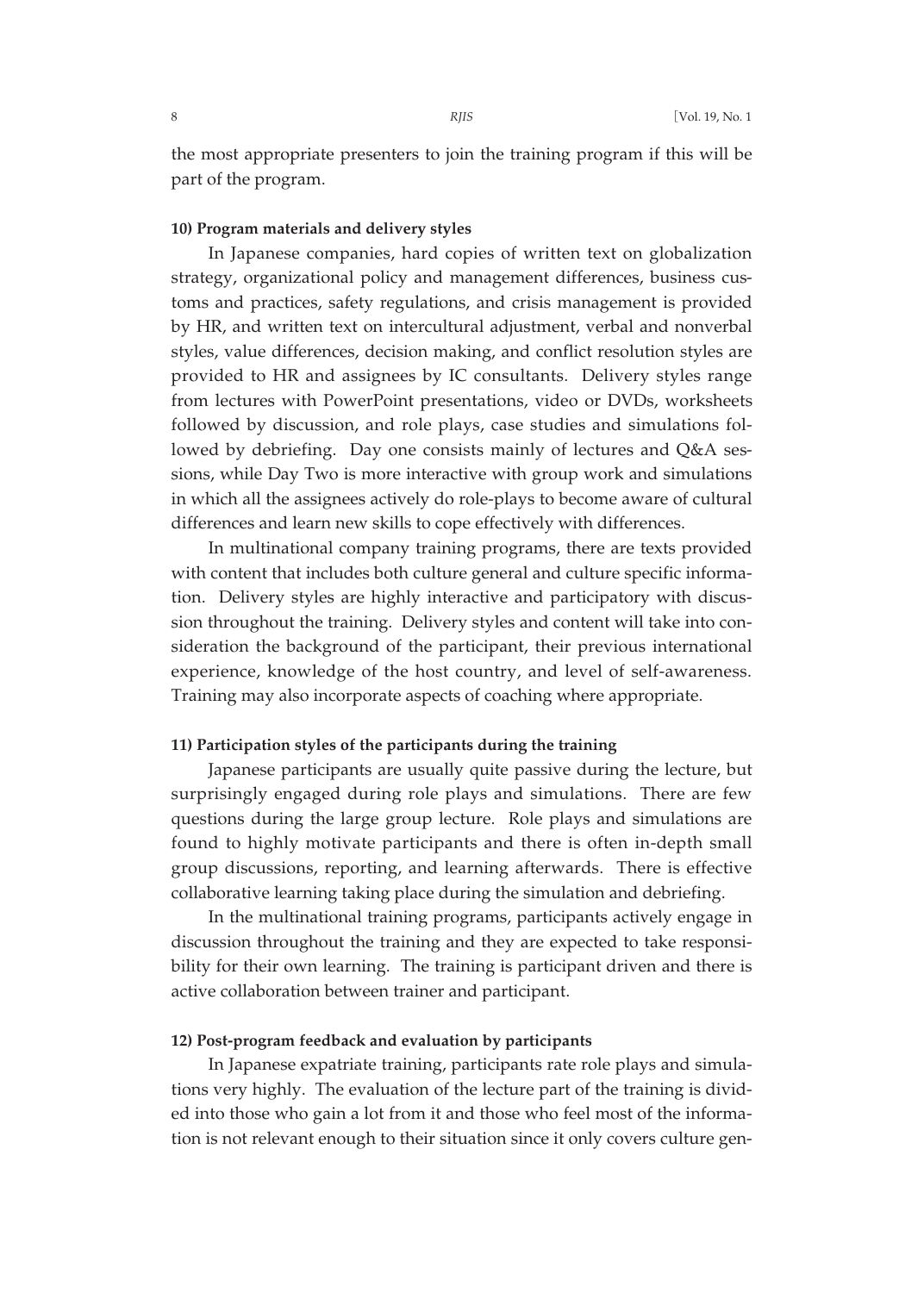eral information. For culture specific information, a book list is given to the assignees. However, the individual desires to receive a culture specific individualized program has not become a loud enough voice to be heard by HR, mainly because the assignees affirm the group IC training as the accept-

In multinational expatriate training programs, participants give the most positive feedback when they feel their individual background, needs, and interests are taken into account. They rate the program a success if they receive concrete information targeted for their specific role, situations they may encounter, and work objectives.

#### **6. Conclusion**

able and effective form of training.

From the present study, we are reminded again how individualism and collectivism affect corporate expatriate training in Japanese companies and multinational companies in Japan. Thus, in order to design, market, and deliver corporate expatriate training in Japan, we need to take into consideration the above differences.

We can also consider that there are both positives and negatives to both styles of training. In the case of expatriate training in Japanese companies, the strength is the collaborative learning environment and the ability on the part of the participants to share experiences, knowledge, hopes, and anxieties. These trainings may benefit from some time spent on specific target culture information to support the effectiveness of international assignees. In the case of multinational companies, the strength is the customized nature of the training program and the support offered for all family members who will accompany the employee overseas. These trainings may benefit from having group follow-up sessions that would bring together expats to share their experiences in the host culture and take advantage of a collaborative leaning environment.

This study is limited in the following areas. First, the trainings under the study are limited to trainings experienced by the two authors who worked as outside trainers. Second, there is no information about in-house expatriate trainings. Therefore, in the future study, more data from more trainers and consultants should be collected and analyzed both qualitatively and quantitatively. Thirdly, we need to compare the trainings from other cultural values presented by Hofstede, Trompenaars, and Ting-Toomey as well. Furthermore, the subject of pre-departure expatriate training should be analyzed from a corporate structural as well as management strategy perspective.